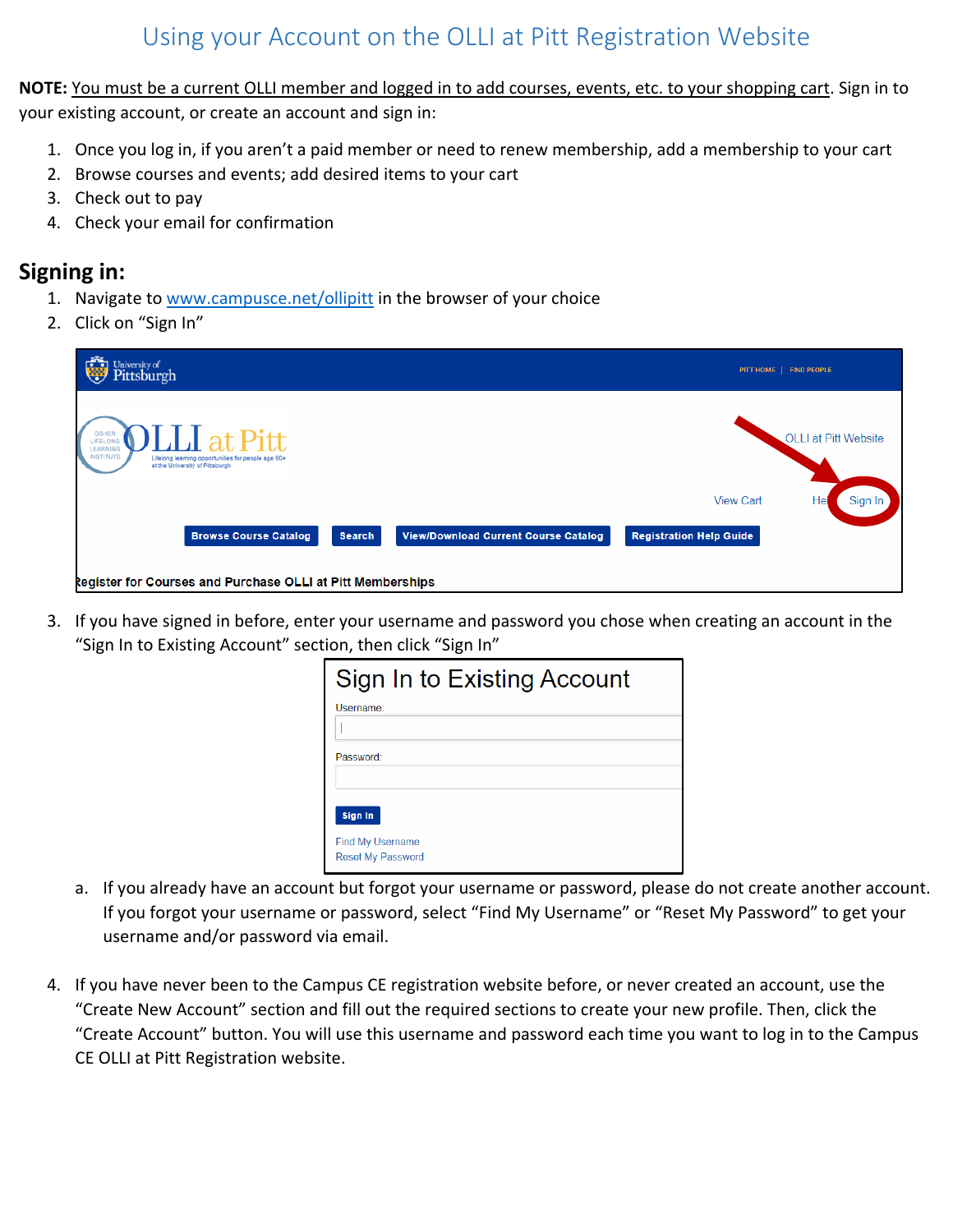# **Registering for Memberships, Courses and Events:**

## Shop for courses, events & activities

1. Most courses and activities require OLLI membership. If you are not yet a member and wish to join, first select Membership from the catalog options, and add a Membership to your cart. You do not need to check out and pay to view the courses; if a membership is in your cart, you can register for courses and membership simultaneously.



- 2. There are several ways to View and select Courses and Events. You can:
	- a. Browse courses by topic by clicking on the picture link for courses by topic
	- b. Browse courses by when they are scheduled by clicking on the picture links for each of the sessions, and also the "Special Events, Trips, Tours" and "Audit Courses" sections. You can also make a donation.

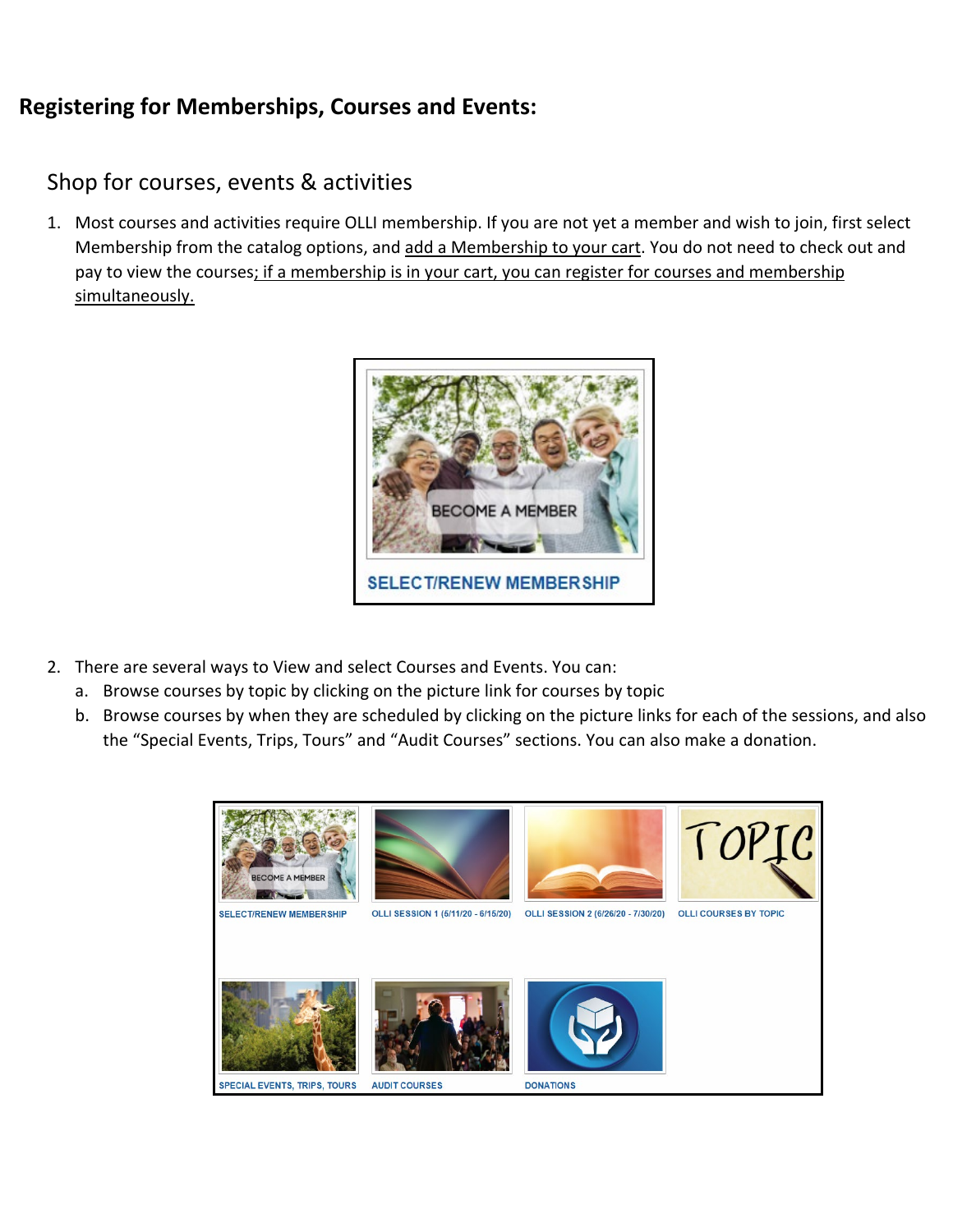c. If you have a specific course or topic in mind, you can utilize the "Search" function



- 3. Scroll through the list of options and click "Add to Cart" for the courses for which you would like to register.
- 4. To view the instructor's biography, hover over the instructor's name.
- 5. Continue shopping by clicking "Back to Home Page."
- 6. At any time, view the items in your cart by clicking on "View Cart," located in the upper right corner of the browser page.

## **Check out and pay:**

- 1. Online registration accepts credit card payments only.
- 2. When you've selected all desired items, you can check out from your cart. Click on "VIEW CART" in the upper right of the page. Please review the items in your cart for accuracy and schedule availability prior to checking out. Click "**CHECK OUT**".
- 3. Review your information such as name, address, phone, birthdate to assure it is correct. If you need to correct anything, click EDIT PROFILE. If it is all correct, **click NEXT** at the **bottom right of the screen**.
- 4. Review your additional information and **assure you have agreed to the OLLI Liability waiver by checking the box at the bottom of the page**. Then click **NEXT.** (You will not be able to go further if you do not check the box for the OLLI Waiver)
- 5. Type in a PROMO CODE if you have one, then click **NEXT**.
- 6. Follow the instructions for billing address. Be sure to click "**PURCHASE**" in lower right corner. If you are a paid member, you will see an **ORDER CONFIRMATION**. If you need to pay a fee, you will proceed to payment screen. Insert your credit card information and click **PAY NOW** at the bottom of the page.

## **Managing your Account:**

From the "My Account," link while logged in you can:

- Change your Username or Password
- Update your Contact Information
- Review your Membership Status
- View your Class List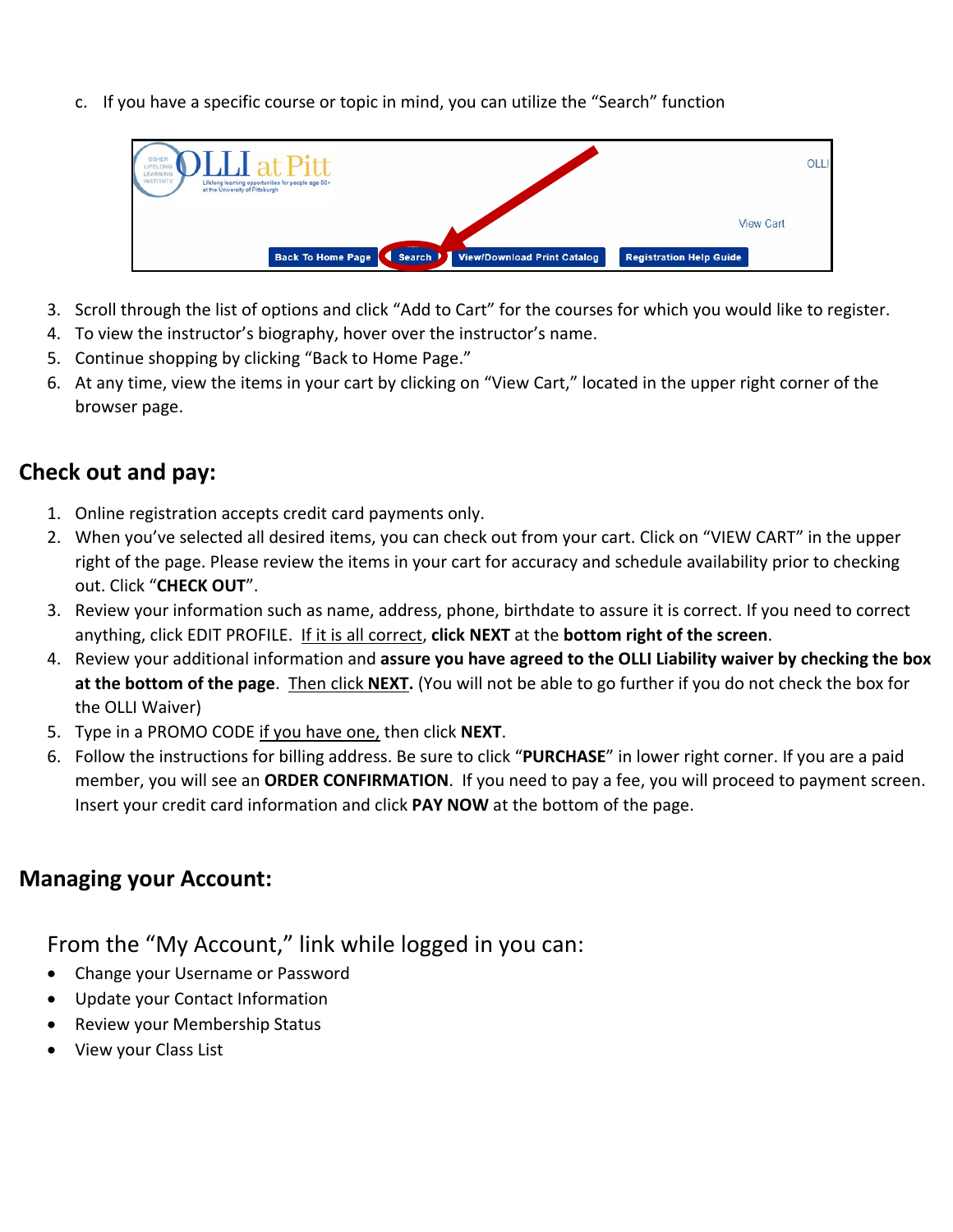# **Troubleshooting "Sign In" Tips:**

#### **Tip #1**

Make sure you are signing in to the correct place for existing accounts, and not creating a new account:

| Sign In to Existing Account | <b>Create New Account</b> |
|-----------------------------|---------------------------|
| Username:                   | Username:                 |
|                             |                           |
| Password:                   | Password:                 |
|                             |                           |
| Sign In                     | Retype password:          |
| Find My Username            |                           |
| Reset My Password           | Email:                    |
|                             |                           |
|                             | Retype email:             |
|                             |                           |
|                             | <b>Create Account</b>     |
|                             |                           |

#### **Tip #2**

If you are having trouble finding the sign in page, it may be that you are already logged in. When you are logged in, the top left of the browser says "Welcome, [Your Name]" and the right-most link will say "Sign Out." This is what the home page looks like while logged in:

| University of Pittsburgh                                                                                                                     | PITT HOME   FIN<br><b>EOPLE</b>                           |
|----------------------------------------------------------------------------------------------------------------------------------------------|-----------------------------------------------------------|
| <b>OSHER</b><br>LIFELONG<br>LEARNING<br><b>INSTITUTE</b><br>Lifelong is<br>sportunities for people age 50+<br>at the Un<br><b>Ittsburgh</b>  | OLLI at<br>tt Website                                     |
| Welcome, Tinatest                                                                                                                            | Sign Out<br><b>My Account</b><br><b>View Cart</b><br>Help |
| <b>Back To Home Page</b><br><b>View/Download Print Catalog</b><br><b>Search</b>                                                              | <b>Registration Help Guide</b>                            |
| OLLI Summer Registration is delayed due to the Coronavirus Pandemic and the need to pivot and offer online courses for our Osher<br>members. |                                                           |
| In the meantime, please do the following:                                                                                                    |                                                           |
| $\Lambda$ Clieb on "Biggs In"                                                                                                                |                                                           |

1) Click on "Sign In

2) Type the username and password that were emailed to you in two separate emails.

3) You will immediately be prompted to change your password.

4) After changing your password, write it down or store it for future use

5) Take a few moments to look at the structure of the new registration pages so that you are familiar with it when it opens for membership renewal/purchase and course registration

ou are signed in, your name will appear on the top left of this page. If you need assistance, contact the OLLI staff at osher@pitt.edu









**SELECT/RENEW MEMBER SHIP** 

OLLI SESSION 1 (5/11/20 - 6/15/20) OLLI SESSION 2 (6/26/20 - 7/30/20) OLLI COURSES BY TOPIC